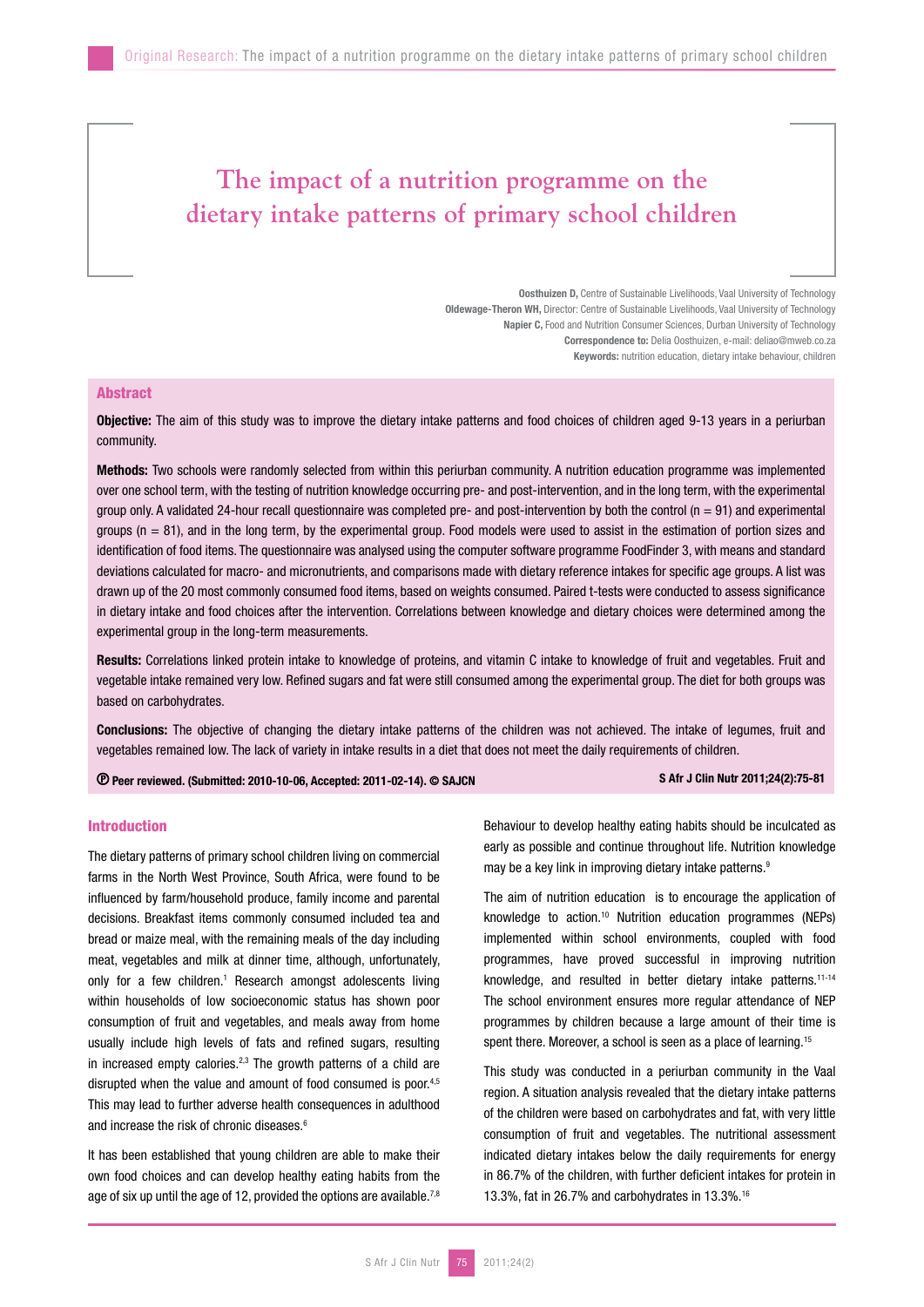The objectives of this study were to improve nutrition knowledge among primary school children and improve dietary intake patterns through the implementation of a NEP. This paper will report on the dietary intake patterns of the children before and after the nutrition education intervention. Although nutrition knowledge is not the focus of this paper, a brief outline will be provided in the methods section.

# **Methods**

Ethics approval was obtained from the Medical Ethics Committee for Research on Human Beings at the University of the Witwatersrand (M080365). The caregivers ( $n = 173$ ) gave voluntary written consent for the children to participate in the study and the children assented to participate. This study focused on primary school children and was therefore developed and implemented within a primary school setting. Two schools were randomly selected from a list provided by the care centre management representing the children who received food (donated once a week by non-governmental organisations and churches) and were divided into an experimental group ( $n = 82$ ). where the NEP was implemented, and a control group  $(n = 91)$ . where the children received no nutritional education. There was no gender specification, and all the boys and girls in grade seven, who signed the informed consent forms, were requested to participate and were included in the study. Although the power calculation indicated that only 63 children were needed in order for the study to be statistically significant, more subjects were included to allow for absenteeism and voluntary dropouts.17 Trained fieldworkers were recruited to assist the researcher with any language barriers during the implementation of the NEP.

### Measuring instrument

A nutrition knowledge questionnaire was developed for this intervention to assess the nutrition knowledge of the children before and after the intervention. Internal reliability testing was completed by the children meeting the selection criteria over a period of four consecutive weeks. These children would also form part of the experimental group. The questionnaire included questions relating to portion sizes, food group classification, the importance of variety in the diet, the link between sugar and tooth decay, the nutrient content of specific foods and functions of specific nutrients. The questionnaire developed for the intervention also included questions relating to hygiene and water consumption. The questions covered aspects of drinking water from a reliable source, daily requirements, as well as the necessity to wash fruit and vegetables before consumption. The queries relating to water were incorporated into the nutrition intervention to encourage hygienic practices, as determined during a baseline survey,<sup>16</sup> the community was observed to be consuming foods from a dumping area without washing or cleaning the food items. This community was also a low-income community, with poor access to clean and safe running water. Thirdly, the intervention was based on the South African Food-Based Dietary Guidelines (SAFBDG) which include the recommendation to drink plenty of clean and safe water.

A previously validated 24-hour recall questionnaire<sup>18</sup> was used to assess the dietary intake behaviour of the children in both the experimental group and control group. Food models were used to assist in the estimation of portion sizes and identification of food items. The questionnaire was completed before and after the NEP. The same questionnaire was administered nine months after the intervention to determine the knowledge retention among the experimental group. These results were reported as long-term results.

Both questionnaires were completed in the classroom, with each child sitting down at his/her own desk. An interview method was used to complete the 24-hour recall questionnaire, for which assistance was provided by a fieldworker. However, the nutrition knowledge questionnaire was completed by each child.

The 24-hour recall questionnaires were captured and analysed by a registered dietician on the computer software programme FoodFinder 3, and means and standard deviations (SD) were calculated. The means of the nutrients were compared with the dietary reference intakes (DRIs) for children aged 9-13 years of age. A list of the 20 most commonly consumed food items was drawn up based on mean portions consumed. Paired t-tests were conducted to compare significant differences between pre- and post-intervention, as well as the period between the immediate post- intervention stage and long-term intervention. Multivariate analysis was completed for the long-term measurement of the experimental group to determine whether any correlation occurred between knowledge and dietary intake patterns.

# Nutrition education tools and implementation

The nutrition education tools used were developed in English for primary school children in the Vaal region and were based on the SAFBDGs.19,20 The nutrition education tools that were developed included a text and activity book containing colouring-in activities, word searches and crossword puzzles. A card and a board game, as well as a food puzzle, supplemented the activity book.<sup>21</sup> A schedule was developed to correspond to one school term of nine weeks and the NEP was implemented once a week in sessions of 30-45 minutes, with an additional 15 minutes for the handing out of bags containing the NETs and snack items, which included fruit juice, an energy bar and a packet of crisps. Although the crisps are not necessarily in line with the aim of encouraging healthy eating, they were only given once a week and the portion size was only 30 g. To avoid disrupting the school curriculum, the lessons took place every Tuesday immediately after school. Seven hours were spent teaching the children the information in the activity book, which included the completion of the relevant activities, and two hours were spent on the games.

### **Results**

# Loss to follow-up

Only 55 and 20 children in the experimental group and control group, respectively, completed the post-intervention test. The long-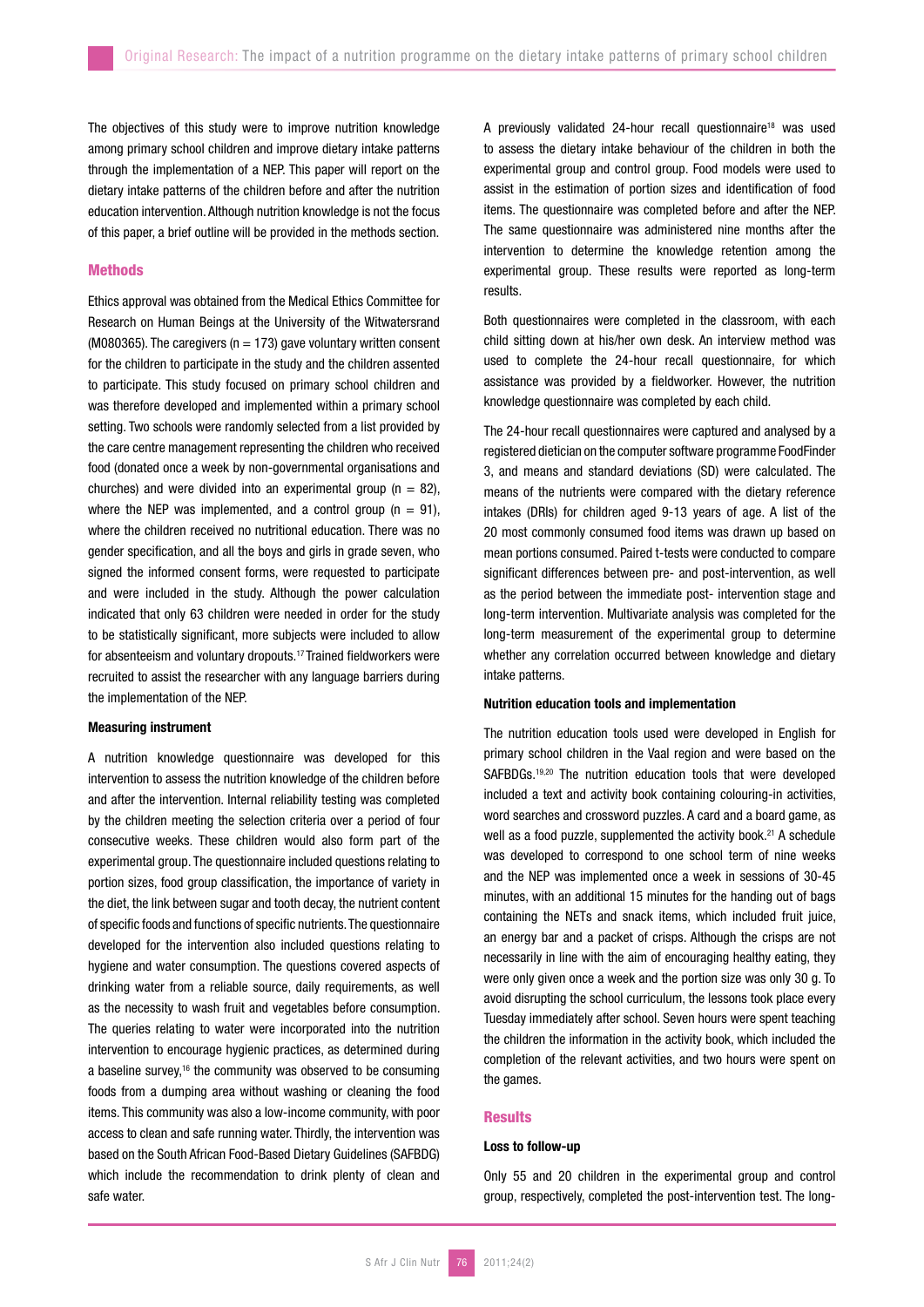# Table I: Pre-intervention dietary intake results for all the dropouts ( $n = 98$ )

| <b>Nutrient</b><br>(unit of measure) | <b>Mean</b> | <b>Standard</b><br>deviation (SD) | <b>Significance</b><br>(p-value) |  |
|--------------------------------------|-------------|-----------------------------------|----------------------------------|--|
| Energy (kJ)                          | 41.66       | 41.66                             | 0.90                             |  |
| Total protein (g)                    | $-4.22$     | 29.26                             | 0.20                             |  |
| Total fat (g)                        | 2.91        | 37.77                             | 0.49                             |  |
| Carbohydrates (g)                    | $-3.33$     | 101.71                            | 0.77                             |  |
| Total dietary fibre (g)              | $-1.21$     | 8.70                              | 0.22                             |  |
| Calcium (mg)                         | 71.89       | 327.04                            | 0.05                             |  |
| Iron (mg)                            | $-1.03$     | 7.36                              | 0.21                             |  |
| Magnesium (mg)                       | $-22.35$    | 108.19                            | 0.07                             |  |
| Zinc (mg)                            | 0.39        | 5.09                              | 0.49                             |  |
| Selenium (mg)                        | 7.39        | 45.35                             | 0.15                             |  |
| Vitamin A (µg)                       | 106.44      | 1 217.49                          | 0.44                             |  |
| Thiamine (mg)                        | $-0.71$     | 0.71                              | 0.38                             |  |
| Riboflavin (mg)                      | $-0.21$     | 2.62                              | 0.47                             |  |
| Niacin (mg)                          | $-4.66$     | 13.68                             | 0.00                             |  |
| Vitamin $B_{6}$ (mg)                 | $-0.24$     | 1.08                              | 0.04                             |  |
| Vitamin $B_{12}(\mu g)$              | 0.96        | 4.01                              | 0.03                             |  |
| Vitamin C (mg)                       | $-9.32$     | 141.03                            | 0.56                             |  |
| Vitamin D (µg)                       | 1.11        | 3.79                              | 0.01                             |  |
| Vitamin E (mg)                       | 3.69        | 7.53                              | 0.00                             |  |

Table II: Foods commonly consumed among primary school children

term measurement saw a further decline in participants in the experimental group, with only 21 completing the questionnaire. Paired correlations were calculated to determine whether all the children lost to follow-up ( $n = 98$ ) had any impact on the dietary intake results of the pre-intervention test as reflected in Table I. Six micronutrients were reported with significance: calcium (p*-*value = 0.05), niacin (p-value = 0.00), vitamin  $B_6$  (p-value = 0.04), vitamin  $B_{12}$  (p-value = 0.03), vitamin D (p-value = 0.01) and vitamin E (p-value  $= 0.00$ ). Therefore, the group lost to follow-up may have influenced the intake results of the abovementioned nutrients in the pre-intervention results.

# Dietary intake patterns

Table II represents the food items that were listed in the top 20 items most commonly consumed as recorded before and after the intervention for both experimental group and control group. The mean portions and the percentage of children consuming the items appear for the relevant food item.

# Experimental group

Table II shows that the change in dietary intake patterns of the children included the omission and replacement of certain food items categorised as protein-rich foods, starchy foods and nonnutritious foods. However, changes occurred with the introduction of

| <b>Food item</b><br>(unit of measure) | <b>Experimental group</b>             |                          |                                        |                              |                              |                          |                                       | <b>Control group</b>     |                                        |                          |  |
|---------------------------------------|---------------------------------------|--------------------------|----------------------------------------|------------------------------|------------------------------|--------------------------|---------------------------------------|--------------------------|----------------------------------------|--------------------------|--|
|                                       | <b>Pre-intervention</b><br>$(n = 55)$ |                          | <b>Post-intervention</b><br>$(n = 55)$ |                              | Long-term<br>$(n = 21)$      |                          | <b>Pre-intervention</b><br>$(n = 20)$ |                          | <b>Post-intervention</b><br>$(n = 20)$ |                          |  |
|                                       | <b>Mean portion</b><br>size           | % consumed<br>$(n = 55)$ | <b>Mean portion</b><br>size            | % consumed<br>$(n = 55)$     | <b>Mean portion</b><br>size  | % consumed<br>$(n = 21)$ | <b>Mean portion</b><br>size           | % consumed<br>$(n = 20)$ | <b>Mean portion</b><br>size            | % consumed<br>$(n = 20)$ |  |
| <b>Starchy foods</b>                  |                                       |                          |                                        |                              |                              |                          |                                       |                          |                                        |                          |  |
| Maize (g)                             | 141                                   | 34.5                     | 171                                    | 49.1                         | 144                          | 59.5                     | 260                                   | 47.5                     | 154                                    | 100.0                    |  |
| Bread (g)                             | 146                                   | 94.5                     | 358                                    | 100.0                        | 121                          | 100.0                    | 153                                   | 100.0                    | 119                                    | 100.0                    |  |
| Rice(g)                               | 102                                   | 43.6                     | $\overline{\phantom{a}}$               | $\qquad \qquad \blacksquare$ | 90                           | 19.0                     | 157                                   | 20.0                     | 117                                    | 35.0                     |  |
| Potato (g)                            | $\overline{\phantom{a}}$              | $\overline{a}$           | 56                                     | 23.6                         |                              | $\blacksquare$           | $\overline{\phantom{a}}$              |                          | $\overline{\phantom{a}}$               |                          |  |
| Mabela (g)                            | $\overline{\phantom{a}}$              | $\overline{\phantom{a}}$ |                                        | -                            | $\qquad \qquad \blacksquare$ | $\overline{\phantom{a}}$ | 250                                   | 5.0                      | $\overline{\phantom{a}}$               |                          |  |
| Oats $(q)$                            | $\overline{\phantom{a}}$              | $\overline{\phantom{a}}$ | $\overline{\phantom{0}}$               | $\overline{\phantom{a}}$     | 250                          | 4.7                      | 200                                   | 5.0                      | $\overline{\phantom{0}}$               |                          |  |
| Breakfast cereal (g)                  |                                       |                          |                                        | $\overline{a}$               |                              |                          | 52                                    | 30.0                     |                                        |                          |  |
| <b>Non-nutritious food</b>            |                                       |                          |                                        |                              |                              |                          |                                       |                          |                                        |                          |  |
| Potato crisps (g)                     | 38                                    | 54.5                     | 34                                     | 63.6                         | $\blacksquare$               | $\blacksquare$           | 40                                    | 35.0                     | 34                                     | 100.0                    |  |
| Vetkoek (q)                           | $\overline{\phantom{a}}$              | $\overline{\phantom{a}}$ | 72                                     | 12.4                         | 90                           | 14.3                     | $\overline{\phantom{a}}$              | $\overline{\phantom{0}}$ | $\overline{\phantom{a}}$               |                          |  |
| Sweets (g)                            | 41                                    | 87.3                     | $\overline{\phantom{a}}$               | $\qquad \qquad \blacksquare$ | $\overline{\phantom{0}}$     | $\overline{\phantom{a}}$ | $\blacksquare$                        | $\blacksquare$           | $\overline{\phantom{a}}$               | $\overline{\phantom{a}}$ |  |
| Sugar (g)                             | 18                                    | 87.3                     | 17                                     | 85.8                         | $\overline{\phantom{m}}$     | $\overline{\phantom{a}}$ |                                       | $\overline{\phantom{a}}$ | 14                                     | 100.0                    |  |
| Cookies (g)                           | 59                                    | 21.8                     |                                        | $\overline{\phantom{0}}$     | $\overline{\phantom{a}}$     |                          | $\overline{\phantom{a}}$              | $\overline{\phantom{a}}$ | $\overline{\phantom{a}}$               |                          |  |
| French fries (g)                      |                                       |                          | 66                                     | 23.6                         | 45                           | 23.8                     |                                       |                          | 38                                     | 60.0                     |  |
| <b>Fruit and vegetables</b>           |                                       |                          |                                        |                              |                              |                          |                                       |                          |                                        |                          |  |
| Apple (g)                             | 140                                   | 25.5                     | 67                                     | 14.5                         | 90                           | 14.3                     | 132                                   | 25.0                     | 126                                    | 45.0                     |  |
| Pear $(g)$                            | $\blacksquare$                        | $\overline{\phantom{a}}$ | $\qquad \qquad \blacksquare$           | $\overline{\phantom{a}}$     | 90                           | 9.5                      | $\overline{\phantom{a}}$              | $\overline{\phantom{a}}$ | 117                                    | 20.0                     |  |
| Orange $(q)$                          | $\overline{\phantom{a}}$              | $\overline{\phantom{m}}$ | 116                                    | 16.4                         | $\overline{\phantom{0}}$     | $\overline{\phantom{a}}$ | $\overline{\phantom{a}}$              | $\overline{\phantom{a}}$ | $\overline{\phantom{a}}$               | $\overline{\phantom{a}}$ |  |
| Banana (g)                            | ٠                                     | $\overline{\phantom{a}}$ | $\overline{\phantom{a}}$               | $\overline{\phantom{m}}$     | $\overline{\phantom{0}}$     | $\overline{\phantom{a}}$ | $\blacksquare$                        | $\blacksquare$           | 82                                     | 30.0                     |  |
| Peach (g)                             |                                       |                          |                                        | $\overline{\phantom{m}}$     |                              |                          |                                       |                          | 450                                    | 10.0                     |  |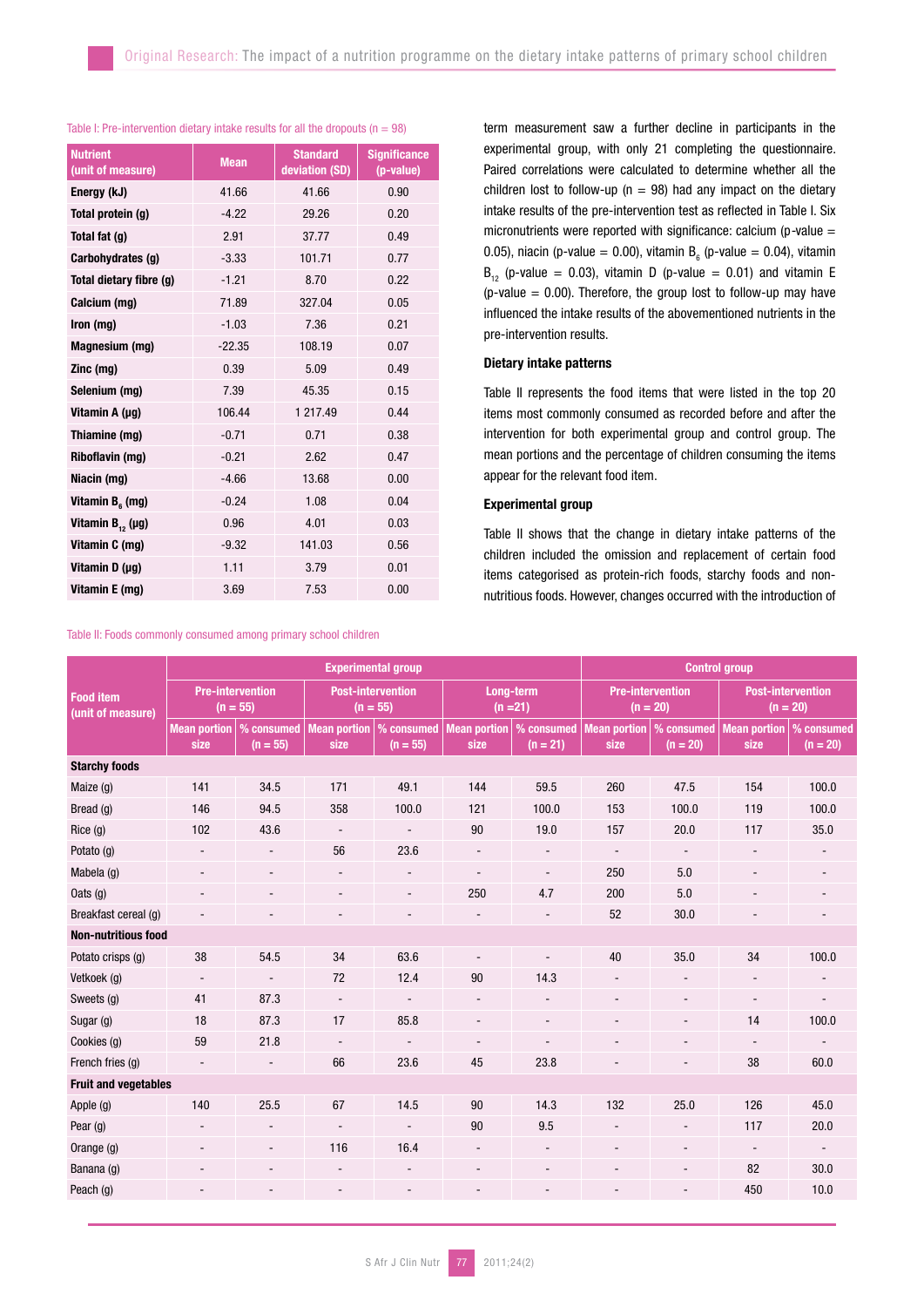| Tomato-onion<br>gravy (ml) | 27                       | 50.9                         | 57                       | 32.7                     | 57                       | 33.3                     | 38                       | 5.0                      | 36                       | 45.0                     |
|----------------------------|--------------------------|------------------------------|--------------------------|--------------------------|--------------------------|--------------------------|--------------------------|--------------------------|--------------------------|--------------------------|
| Atchar (ml)                |                          |                              | 42                       | 25.5                     | $\blacksquare$           |                          | $\blacksquare$           |                          | 18                       | 100.0                    |
| <b>Protein-rich foods</b>  |                          |                              |                          |                          |                          |                          |                          |                          |                          |                          |
| Eggs (g)                   | $\blacksquare$           | $\blacksquare$               | 72                       | 18.2                     | $\overline{\phantom{a}}$ |                          |                          |                          | $\overline{\phantom{m}}$ | $\overline{\phantom{a}}$ |
| Chicken (g)                | 94                       | 25.5                         | 89                       | 76.4                     | 86                       | 33.3                     | 124                      | 55.0                     | 110                      | 100.0                    |
| Boerewors (g)              | $\overline{\phantom{a}}$ | $\blacksquare$               | $\overline{\phantom{a}}$ | $\overline{\phantom{a}}$ | 76                       | 19.0                     | $\overline{\phantom{a}}$ | $\blacksquare$           | $\overline{\phantom{a}}$ | ۰.                       |
| Sausages (g)               | 95                       | 21.8                         | -                        | $\overline{\phantom{a}}$ | $\overline{\phantom{a}}$ | $\overline{\phantom{a}}$ | 106                      | 25.0                     | $\overline{\phantom{a}}$ | $\overline{\phantom{a}}$ |
| Polony (g)                 | 38                       | 50.9                         | 41                       | 63.6                     | 57                       | 66.7                     | 55                       | 60.0                     | 38                       | 100.0                    |
| Beef, cooked (g)           | 97                       | 41.8                         | $\overline{\phantom{a}}$ | $\overline{\phantom{a}}$ | 115                      | 9.5                      | $\overline{\phantom{a}}$ | $\overline{\phantom{a}}$ | 88                       | 45.0                     |
| Fish $(g)$                 | 118                      | 12.7                         | -                        | ٠                        |                          |                          |                          |                          | $\overline{\phantom{a}}$ |                          |
| <b>Dairy foods</b>         |                          |                              |                          |                          |                          |                          |                          |                          |                          |                          |
| Milk (ml)                  | 124                      | 56.4                         | 77                       | 47.3                     | 152                      | 33.3                     | 222                      | 50.0                     | $\overline{\phantom{a}}$ | $\overline{\phantom{a}}$ |
| Sliced cheese (g)          | $\overline{\phantom{a}}$ | $\blacksquare$               | ۰.                       | ٠                        | 38                       | 23.8                     | $\overline{\phantom{a}}$ | $\overline{\phantom{a}}$ | 12                       | 60                       |
| <b>Beverages</b>           |                          |                              |                          |                          |                          |                          |                          |                          |                          |                          |
| Juice (ml)                 | 208                      | 32.7                         | 262                      | 32.7                     | 253                      | 33.3                     | 286                      | 70.0                     | 272                      | 55.0                     |
| Water (ml)                 | 400                      | 9.1                          |                          | $\overline{\phantom{a}}$ | ۰.                       |                          | $\overline{\phantom{a}}$ | ٠                        | 700                      | 25.0                     |
| Squash (ml)                | 316                      | 32.7                         | 250                      | 9.0                      | $\overline{\phantom{a}}$ | 19.0                     | 310                      | 15.0                     | 323                      | 75.0                     |
| Tea (ml)                   | 263                      | 78.2                         | 240                      | 69.1                     | 283                      | 42.8                     | 290                      | 25.0                     | 258                      | 95.0                     |
| Milo (ml)                  | $\overline{\phantom{a}}$ | $\overline{\phantom{a}}$     | ٠                        | $\overline{\phantom{a}}$ | $\overline{\phantom{a}}$ | $\overline{\phantom{a}}$ | 200                      | 5.0                      | $\overline{\phantom{a}}$ | $\overline{\phantom{a}}$ |
| Coffee (ml)                |                          | $\qquad \qquad \blacksquare$ | 225                      | 10.9                     | $\overline{a}$           |                          | 250                      | 10.0                     |                          | $\overline{\phantom{a}}$ |

a different form of protein as well as food high in fat, namely eggs (72 g), vetkoek (72 g) and French fries (66 g), which were consumed by 18.2%, 12.4% and 23.6% of the children, respectively. However, healthy options in the form of oranges (116 g) and boiled potatoes (56 g) were also introduced. Unfortunately, the change was observed among only a few children. However, in the long term, cooked rice (90 g), consumed by 19%, was reintroduced. Certain food items, although introduced after the intervention, were no longer present nine months later, for example, atchar, oranges, boiled potatoes, eggs and coffee. The most commonly consumed items present in all three evaluations in the experimental group included maize meal, bread, apples, tomato-onion gravy, boiled chicken, polony, full cream milk, cold drink squash and tea.

Energy intake was below the daily requirements before the intervention. Changes after the intervention still reflected a deficient supply (see Table III). Energy intake improved significantly (p-value  $= 0.00$ ) after the intervention by 1 473.04 kJ, to 8 016.6 kJ, but a significant (p-value  $= 0.00$ ) decline in energy intake was seen in the long-term measurements. The mean intake (pre- and post-mean intakes in brackets) for protein improved significantly, from 52.2 g to 66.2 g (p-value  $= 0.00$ ), with similar results for carbohydrates, which increased from 196.3g to 269.2g (p-value  $= 0.00$ ). Fat intake decreased by 2.8 g, with no significance. All the nutrients were lower after the intervention, except total dietary fibre (p-value  $= 0.01$ ), selenium (p-value  $= 0.00$ ), magnesium (p-value  $= 0.03$ ) and thiamine (p-value  $= 0.04$ ). However, the mean values for zinc (7.8 g) (p-value = 0.00), iron (p-value = 0.02) (8.8 mg), riboflavin (0.9  $\mu$ ) (p-value = 0.00), vitamin B<sub>12</sub> (1.6  $\mu$ ) (p-value = 0.00) and vitamin C (58.1 mg) were still higher than the estimated average requirements

for children aged 9-13 years. A significant improvement (p-value  $\leq$  0.05) occurred after intervention, with further significant declines in energy (p-value  $= 0.00$ ), total protein (p-value  $= 0.00$ ), total carbohydrates (p-value =  $0.00$ ) and total dietary fibre (p-value = 0.03). Similar results occurred in the case of the micronutrients in the long-term measurements. The results showed a further significant (p-value  $\leq$  0.05) decline for most nutrients except vitamin K (24.7-25.5  $\mu$ ), vitamin B<sub>12</sub> (1.6-2.1  $\mu$ ) and vitamin C (58.1-68.7 mg), all of which improved marginally.

#### Control group

Food items introduced after the intervention period, as reflected in Table II, included fruit (mean portion in brackets), namely pears (117 g), bananas (82 g) and peaches (450 g). These items were introduced into the school feeding programme and were consumed by 20%, 30% and 10% of the children ( $n = 20$ ), respectively. The food item consumed by 100% of the children ( $n = 21$ ) before the intervention period was bread (153 g), with the mean portion size decreasing to 119 g. After the intervention period, the number of items consumed by all the children increased to seven, with the inclusion of maize (154 g), atchar (18 g), sugar (14 g), cooked chicken (110 g) and polony (38 g). Similarly, all the food items listed for the control group, except for cold drink squash, decreased in mean portion size. Food items omitted from the list included a cereal product (52 g), mabela (250 g) and oats (200 g), beef sausages (106 g), full cream milk (222 ml), dried beans (320 g) and hot beverages (225 ml).

Except for total protein, total fat, vitamin E, total dietary fibre, magnesium and vitamins K,  $B_{12}$ , C and D, the remaining nutrients decreased significantly (p-value *≤* 0.00) after the intervention period.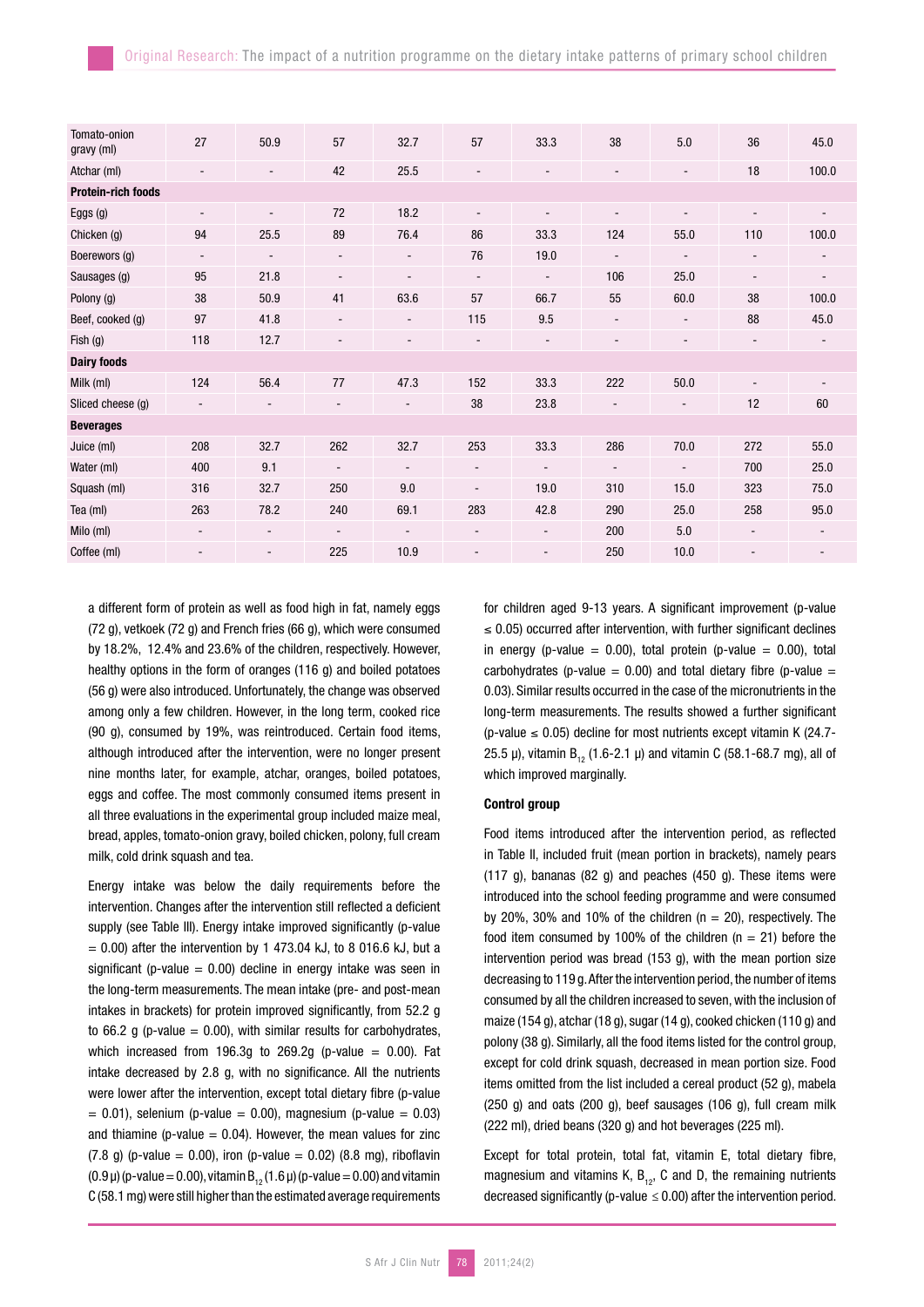|                                       | <b>Female</b><br>EAR <sup>a</sup> /Al <sup>b</sup> | <b>Male</b><br>EAR <sup>a</sup> /Alb |                                                         |                                                          | <b>Experimental group</b>                                       | <b>Control group</b>                            |                                                                            |                                                                   |                                                             |                                                                 |
|---------------------------------------|----------------------------------------------------|--------------------------------------|---------------------------------------------------------|----------------------------------------------------------|-----------------------------------------------------------------|-------------------------------------------------|----------------------------------------------------------------------------|-------------------------------------------------------------------|-------------------------------------------------------------|-----------------------------------------------------------------|
| <b>Nutrient</b><br>(unit of measure)  |                                                    |                                      | Mean 24-hr<br>recall pre-<br>intervention<br>$(n = 55)$ | Mean 24-hr<br>recall post-<br>intervention<br>$(n = 55)$ | <b>Significant</b><br>(p-value)<br>change after<br>intervention | Mean 24-hr<br>recall<br>long-term<br>$(n = 21)$ | <b>Significant</b><br>(p-value)<br>change after<br>long-term<br>evaluation | <b>Mean</b><br>24-hr recall<br>pre-<br>intervention<br>$(n = 20)$ | Mean 24-hr<br>recall<br>post-<br>intervention<br>$(n = 20)$ | <b>Significant</b><br>(p-value)<br>change after<br>intervention |
| Energy (kJ) <sup>b</sup>              |                                                    | 8 628.0° 9 569.0°                    | 6543.6                                                  | 8016.6                                                   | 0.00                                                            | 5 3 3 2.5                                       | 0.00                                                                       | 6 324.6                                                           | 5 110.9                                                     | 0.02                                                            |
| Total protein $(q)^b$                 | 34.0                                               | 34.0                                 | 52.2                                                    | 66.2                                                     | 0.00                                                            | 48.7                                            | 0.00                                                                       | 54.7                                                              | 47.0                                                        | 0.21                                                            |
| Total fat $(q)$ $\frac{b}{q}$         |                                                    | 25.0-35.025.0-35.0                   | 57.0                                                    | 54.2                                                     | 0.72                                                            | 47.4                                            | 0.09                                                                       | 48.6                                                              | 40.9                                                        | 0.22                                                            |
| Total CHO (q)b,c                      | 130.0                                              | 130.0                                | 196.3                                                   | 269.2                                                    | 0.00                                                            | 150.9                                           | 0.00                                                                       | 201.2                                                             | 151.8                                                       | 0.01                                                            |
| Vitamin E (mg)                        | 9.0                                                | 9.0                                  | 9.1                                                     | 5.1                                                      | 0.00                                                            | 3.5                                             | 0.04                                                                       | 4.5                                                               | 2.9                                                         | 0.06                                                            |
| <b>Total dietary</b><br>fibre $(g)^b$ | 26.0                                               | 31.0                                 | 12.7                                                    | 18.0                                                     | 0.01                                                            | 10.9                                            | 0.03                                                                       | 12.4                                                              | 12.8                                                        | 0.84                                                            |
| $Zinc$ (mg)                           | 7.0                                                | 7.0                                  | 9.0                                                     | 7.8                                                      | 0.00                                                            | 5.8                                             | 0.01                                                                       | 7.4                                                               | 5.5                                                         | 0.00                                                            |
| Selenium (mg)                         | 35.0                                               | 35.0                                 | 38.0                                                    | 88.8                                                     | 0.00                                                            | 36.8                                            | 0.00                                                                       | 51.8                                                              | 27.5                                                        | 0.02                                                            |
| Calcium (mg) <sup>b</sup>             | 1 300.0                                            | 1 300.0                              | 393.0                                                   | 340.0                                                    | 0.28                                                            | 269.9                                           | 0.12                                                                       | 356.5                                                             | 269.5                                                       | 0.04                                                            |
| Iron (mg)                             | 5.9                                                | 5.7                                  | 10.6                                                    | 8.8                                                      | 0.02                                                            | 5.7                                             | 0.00                                                                       | 11.8                                                              | 5.9                                                         | 0.00                                                            |
| Magnesium (mg)                        | 200.0                                              | 200.0                                | 185.1                                                   | 236.5                                                    | 0.03                                                            | 164.0                                           | 0.05                                                                       | 197.1                                                             | 175.1                                                       | 0.28                                                            |
| Vitamin A $(\mu g)$                   | 445.0                                              | 420.0                                | 682.0                                                   | 212.6                                                    | 0.00                                                            | 121.0                                           | 0.12                                                                       | 335.5                                                             | 132.2                                                       | 0.00                                                            |
| Thiamin (mg)                          | 0.7                                                | 0.7                                  | 0.9                                                     | 1.1                                                      | 0.04                                                            | 0.7                                             | 0.00                                                                       | 1.1                                                               | 0.7                                                         | 0.00                                                            |
| Riboflavin (mg)                       | 0.8                                                | 0.8                                  | 2.2                                                     | 0.9                                                      | 0.00                                                            | 0.6                                             | 0.00                                                                       | 2.1                                                               | 0.6                                                         | 0.00                                                            |
| Vitamin $B_{\alpha}$ (mg)             | 0.8                                                | 0.8                                  | 1.3                                                     | 1.3                                                      | 0.71                                                            | 0.8                                             | 0.00                                                                       | 1.5                                                               | 1.0                                                         | 0.03                                                            |
| Vitamin K (µg) <sup>b</sup>           | 60.0                                               | 60.0                                 | 50.0                                                    | 24.7                                                     | 0.23                                                            | 25.5                                            | 0.72                                                                       | 24.1                                                              | 20.1                                                        | 0.78                                                            |
| Vitamin $B_{12}(\mu g)$               | 1.5                                                | 1.5                                  | 3.1                                                     | 1.6                                                      | 0.00                                                            | 2.1                                             | 0.77                                                                       | 2.0                                                               | 1.8                                                         | 0.74                                                            |
| Vitamin C (mg)                        | 39.0                                               | 39.0                                 | 65.5                                                    | 58.1                                                     | 0.61                                                            | 68.7                                            | 0.63                                                                       | 133.7                                                             | 68.2                                                        | 0.13                                                            |
| Vitamin D $(\mu g)^b$                 | 5.0                                                | 5.0                                  | 2.6                                                     | 2.1                                                      | 0.36                                                            | 1.5                                             | 0.37                                                                       | 1.4                                                               | 1.5                                                         | 0.75                                                            |

#### Table III: Nutritional comparison of dietary intakes as measured by 24-hour recall

 $a =$  Estimated average requirements for age group 9-13 years<sup>22</sup>

**b** = Average intakes for age group 9-13 years<sup>22,</sup>

**CEST Entimated energy requirement based on mean for age group 9-13 and with physical activity level: active** 

However, the mean intakes of certain nutrients after the intervention were still above estimated average requirements: total protein  $(47.0 \text{ g})$ , total fat  $(40.9 \text{ g})$  and total carbohydrates  $(151.8 \text{ g})$ .

# Nutrition knowledge and correlations within the experimental group

The nutrition knowledge of the children in the experimental group improved significantly (p-value  $= 0.00$ ) after the intervention from a total of 45.4% to 58.8% for all the questions. Nutrition knowledge was evident among the children before the intervention (mean correct answers > 50%) for topics relating to the importance of hygiene (72.7%), daily water consumption (52.7%), function and sources of calcium (58.2%), the linking of fruits and vegetables to specific colours and nutrients (74.1%), and the consequence of not eating breakfast (64.2%). Further improvements were seen after the intervention for the latter and other topics relating to the importance of health and physical activity (70.6%), and daily fat intake and classification (56.5%). However, although improvements occurred, the mean correct answers still reflecting below 50% after the intervention included topics on the importance of vitamin A (48.1%), the importance of variety in the diet (24.7%), and the daily serving requirements of each food group (43.4%). The long-term

measurement reflected retention of knowledge among the children, except for topics relating to variety in the diet (23.8%), serving size of specific foods (34.9%), daily serving requirements of specific foods (42.9%), and fat intake and classification (42.9%).

A comparison was made between the energy intake of the children in the experimental group and their general nutrition knowledge. Significance was observed for knowledge relating to the importance of hygiene (p-value  $= 0.00$ ), through the intercept model only, the number of eggs consumed weekly (p-value  $= 0.00$ ), the importance of hygiene (p-value  $= 0.00$ ), and the classification of the dairy (p-value  $= 0.01$ ) and fruit (p-value  $= 0.00$ ) food groups, showing a significant relationship between energy intakes and the mentioned variables in the experimental group.

The protein intake was compared with knowledge about protein and protein-rich foods. Protein intake was reflected as a covariant and statistical significance (p-value  $= 0.00$ ) was seen through the intercept model relating to the number of eggs to be consumed on a weekly basis.

The vitamin C intake of the children was compared with knowledge relating to fruit and vegetables. Significance was evident when using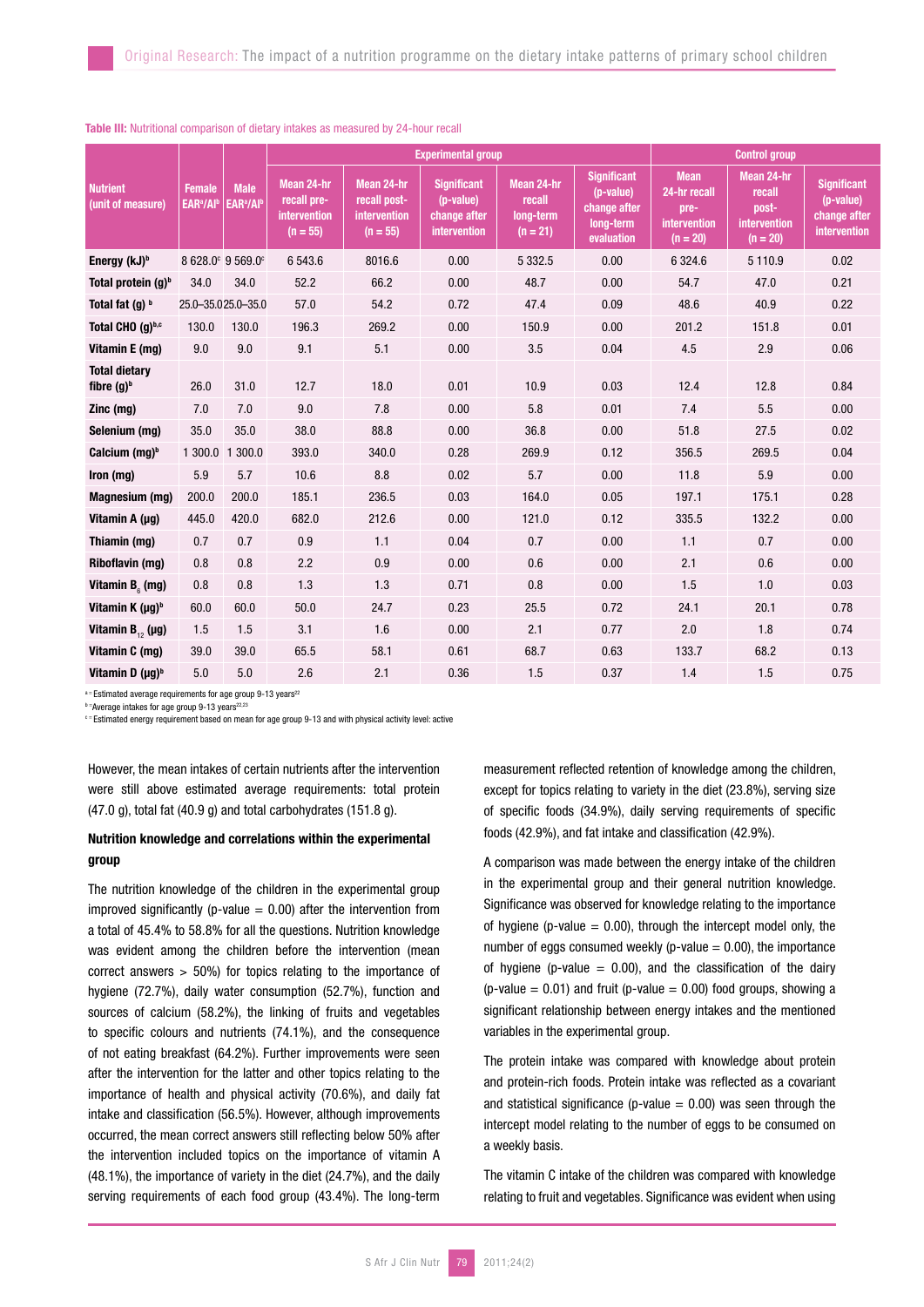the intercept and corrected model (p-value =  $0.05$ , p-value =  $0.00$ ) for knowledge relating to the linking of vitamin C to oranges, grapes and raisins, and to the classification of the fruit food group, where significance (p-value  $= 0.00$ ) was observed.

# Nutrition knowledge within the control group

The control group had no form of interaction with the researcher during the nine weeks of intervention. The mean percentage of correct answers varied by only 1.3% between pre-intervention (49.2%) and post-intervention (50.5%) tests, and only one question showed a significant (p-value  $= 0.04$ ) difference between preand post-intervention results in the control group. It related to the importance of including fruit and vegetables in the diet.

# **Discussion**

A number ( $n = 27$ ) of children in the experimental group could not complete the immediate post-test because of voluntary dropout. Similarly, 34 children were not present to complete the long-term evaluation as they had moved outside the region to attend secondary school. This is a limitation of the study and the sample size was therefore too small to generalise about the results. Another limitation was that measuring during the intervention was performed with 24-hour recall only, which reflects the diets of the children over a 24-hour period. This may not be a true reflection of their diets, as a large retail store dumps its expired produce where they live twice weekly, and the community members eat some of this food.

The children had little control over their nutritional environment as their mothers were primarily responsible for food procurement, preparation and feeding. Exposure to nutritional information may have improved nutritional knowledge, but the decision as to which foods were eaten daily remained the mother's responsibility. With unemployment levels being so high, introducing variety into the diet may simply be too costly.

The results recorded in this study showed an improvement in nutrition knowledge, as outlined in the definition of a NEP.10 Unfortunately, changes in behaviour, also evident from similar studies carried out worldwide, did not occur in this particular community that is faced with poverty, high levels of unemployment and food insecurity. Nutrition interventions among children have been implemented globally with successful results in improving knowledge and increasing the fruit and vegetable intake within schools and communities,<sup>7,11</sup> but only a few such programmes have been implemented in South Africa, with emphasis on adults<sup>24,25</sup> and children aged between 2-5 years.<sup>26,27</sup>

The baseline survey reflected the mother's influence on food choices and purchases.<sup>16</sup> In the control group, fruit was included in the diet, but this was introduced in the school feeding programme. The children's dietary intake patterns in this study can be compared to those of other studies, which found a link between feeding practices, cultural obligations and the role of parent-focused decision making in different cultures.<sup>28</sup> The high consumption of bread and maize meal among the children, in both the experimental group and control group, emphasises the findings of the National Food Consumption Survey-Fortification Baseline-1 (NFCS-FB-1), namely that bread

and maize meal are still consumed as staples by 80 and 90% of households, respectively.29 The dietary choices of the children are not only based on available resources, but also determined by cultural obligations and dietary habits formed over many years.

One study examined the association between nutrition knowledge and dietary practices, and found that although some nutrition knowledge was evident, less than half the population was eating the recommended servings of food.30 Similarly, the children in this study, from both the experimental group and control group, were consuming less than the recommended daily portions of fruit, vegetables and dairy. This was evident in the deficient micronutrient and poor energy intakes. Nutrition knowledge emerged as a strong factor determining dietary intake patterns, although no significance was observed for vegetables and fruit intake and nutrition knowledge. This concurred with the results of the study in this community, where nutrition knowledge was present among the children, and although the majority agreed that fruit and vegetables should be consumed daily, the actual practice did not occur, even after the intervention and in the long-term measurement.

A multivariate analysis among the experimental group revealed a link between the intake of energy, vitamin C and protein, and the nutritio n knowledge of the children. Significance (p-value *≤* 0.00) was noted through the intercept model for all three variables. Studies have shown that although nutrition awareness exists, the lack of available food and access to it experienced by the children in rural communities may make a complete change to healthier diets difficult.31,32

Although the schools are being provided with food aid through the Primary School Nutrition Programme (PSNP), the diets still reflect poor variety. The 24-hour recall reflected improved changes with fruit intake in the control group, but this may have been due to a few children (mean 26.2%) receiving food aid through the PSNP. The dietary intake patterns of the children in this intervention, in both the experimental group and control group, reflect results similar to those of a study of teens of low socioeconomic status in the USA, where poor intakes of fruit and vegetables occurred, with a higher consumption of fat and refined sugars.2,33

Upon comparing the dietary intake patterns with some of the recommendations of the SAFBDG, it is evident that a few recommendations are being adhered to. However, these may not necessarily be linked to the recommendations, but rather to cultural obligations and circumstances. Recommendations include making starchy foods the basis of every meal and eating fat sparingly.<sup>34</sup> The results of this study indicated a carbohydrate-based diet, provided primarily through bread and maize meal, and although the daily fat intake was higher than required, it was reduced to 25.6% of the total energy among the experimental group after the intervention. Although the children were taught to consume small quantities of low-fat items, the increase in mean portion size of polony and the inclusion of vetkoek could be an indicator of choices based primarily on cost and availability. Another recommendation was to include fruit and vegetables in the daily diet. Although the intake of fruit and